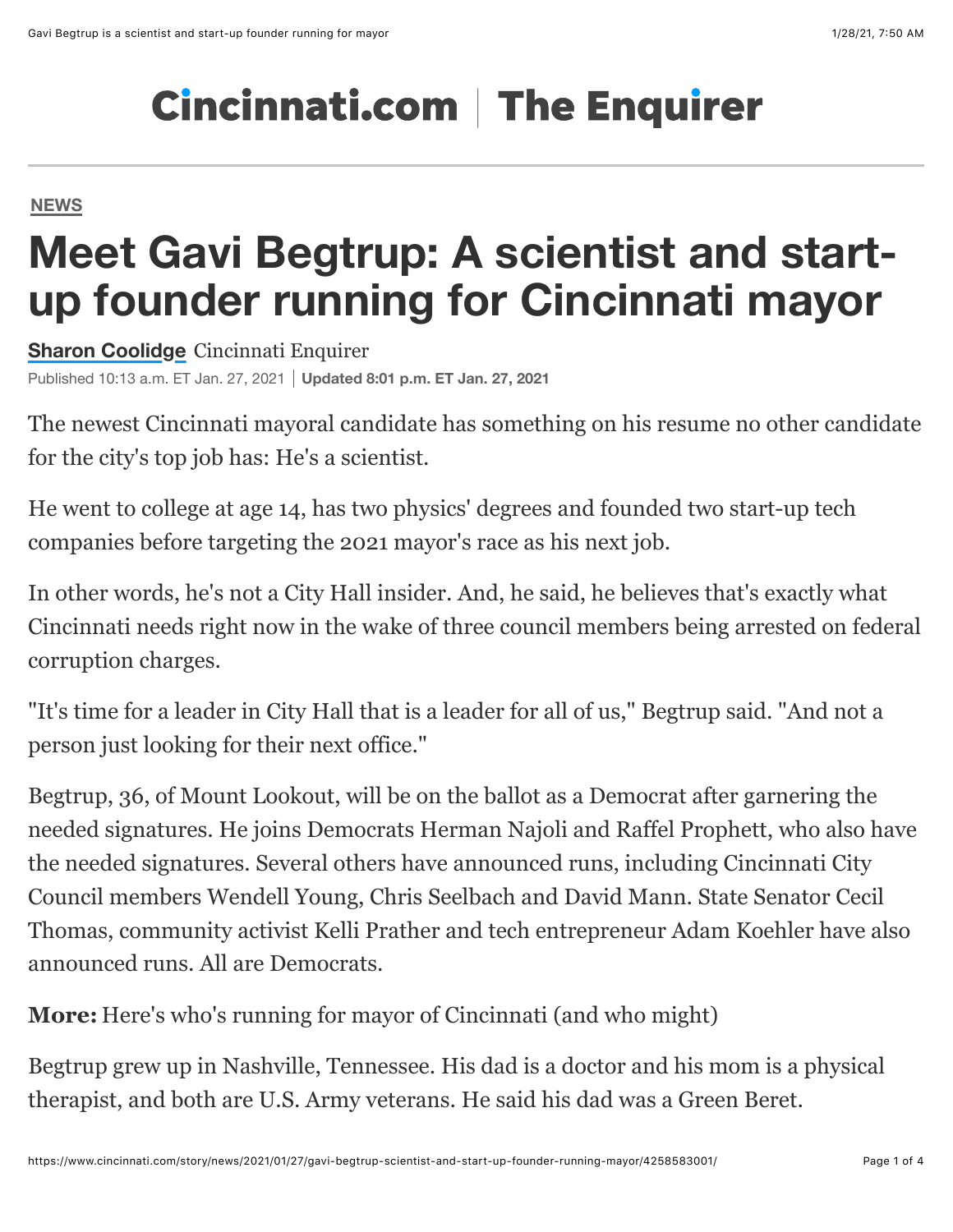Growing up, Begtrup was so smart he skipped 5th grade and then dropped out of school in the 7th grade because, he said, he didn't fit into a normal school system. He home schooled and went to community college, finishing all those classes in two and half years.

At age 14, he went to Western Kentucky University, eyeing a career as an engineer like his older brother. But he fell in love with physics and pivoted to science.

He graduated at age 18 in 2002, and then earned a doctorate in physics from the University of California Berkeley. He said he was working in nano technology, focused on how to make computers better.

It was work he hoped would later do good for the world, but it wasn't impactful in moment. He said he wanted to make a difference.

When his wife, Amber Begtrup, a geneticist, took a job at the National Institutes of Health, the couple moved to Washington D.C. Begtrup worked as a contractor, but government policy work was an intriguing way to make the impact he was seeking.

Begtrup landed a congressional fellowship, where he met Gabby Giffords, Democratic House Representative from Arizona, who brought Begtrup on staff in 2009. Giffords wasn't known then; that would come later when she shot in an assassination attempt in 2011.

Begtrup worked on budgets, including NASA's, which he said is a good foundation for the job of mayor.

On Jan. 8, 2011, Giffords and 19 others were shot outside an Arizona grocery store. Begtrup wasn't with Giffords at the time, but his co-workers, who were also his friends, were among those shot. One of them, Gabe Zimmerman, died.

"It was the biggest moment in my life," Begtrup said. "It's the kind of moment in your life that makes you wonder what it's all about. Gabby had nearly given her life to the country. My friend died. It kind of broke me for awhile."

Giffords, who suffered a massive brain injury, resigned in 2012. It was time for Begtrup to move on, he said.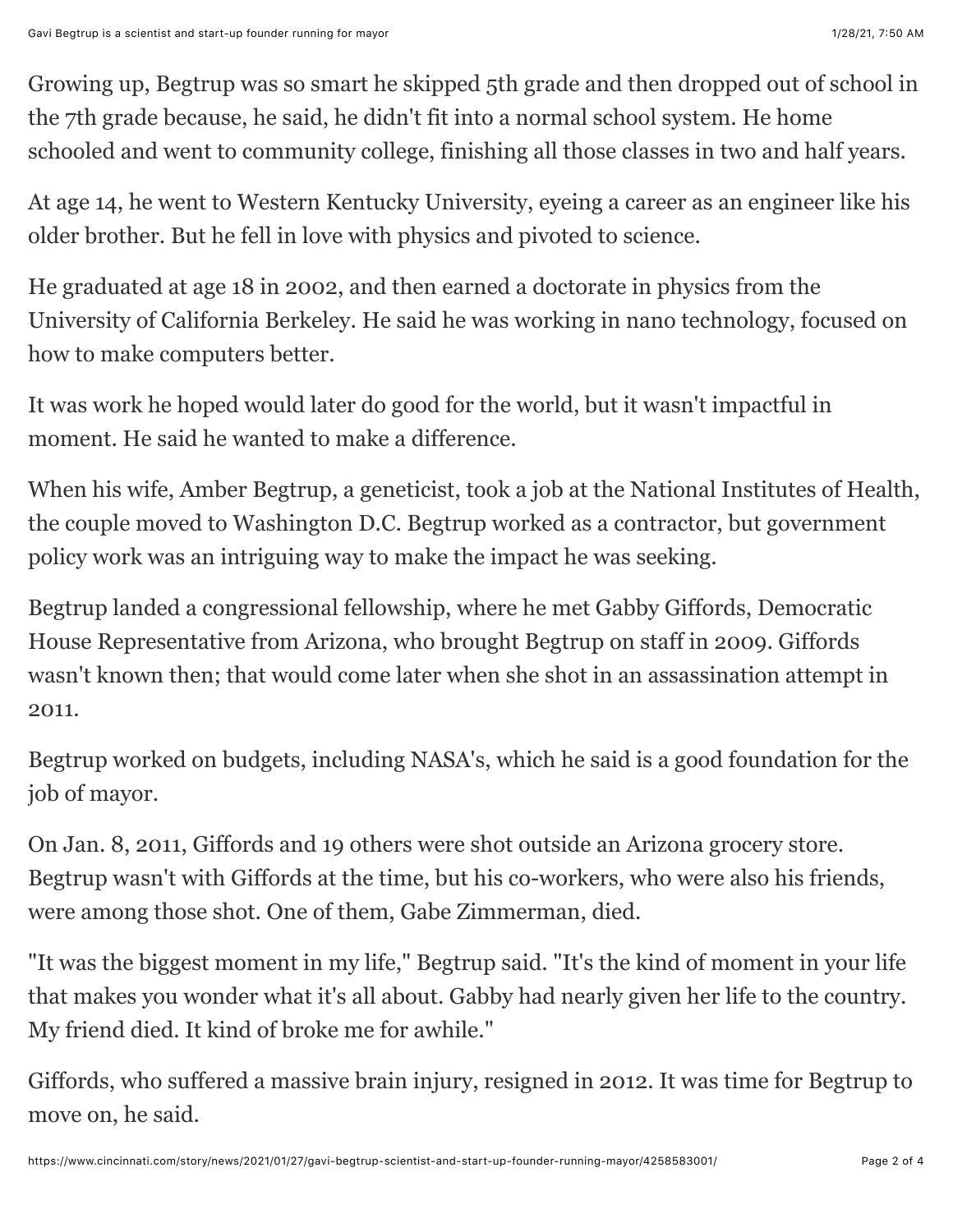Amber Begtrup took a job at Cincinnati Children's Hospital Medical Center, and the couple moved to Cincinnati in 2012.

Begtrup did consulting work on innovation hub issues. He got to know the start-up community and said he knew that was where he belonged.

He first created WaveTech, a short-lived company (2013-15) that focused on harnessing sunlight to optimize growing. The company, made up of Begtrup and two other founders, along with one employee, won federal and state grants after he moved his company to Covington. It taught him how to manage a small company. But while the technology worked, it was too expensive to make business sense.

Begtrup moved on to his next big idea – using sweat, instead of blood, for medical diagnostics. He thought it could be a game-changer because it was non-invasive and could be analyzed in real time, not sent to a lab. Silicon Valley was intrigued.

For his new company, Eccrine Systems, started in 2014, Begtrup said, he raised \$27 million and the technology has over 70 patents. Still, the company struggled. The pandemic hit. Venture capitalists pulled out. Begtrup couldn't travel and find alternative funding.

The company closed in 2020. Eccrine is working with the state to sell company assets as part of an outstanding \$1 million loan.

The company is not actually dead because the technology still exists, he said. He said he is prohibited from talking about what will happen next, though it isn't running that actual company. The 50 employees were laid off, the company's doors closed, but he expects others to use the technology the company created.

"Anybody who has started a business has had their ups and downs," Begtrup said. "What Eccrine was doing was we were swinging for the fences. You can hit a home run or strike out. We led the world in our field. And the world looked at Cincinnati as it could build the next big thing."